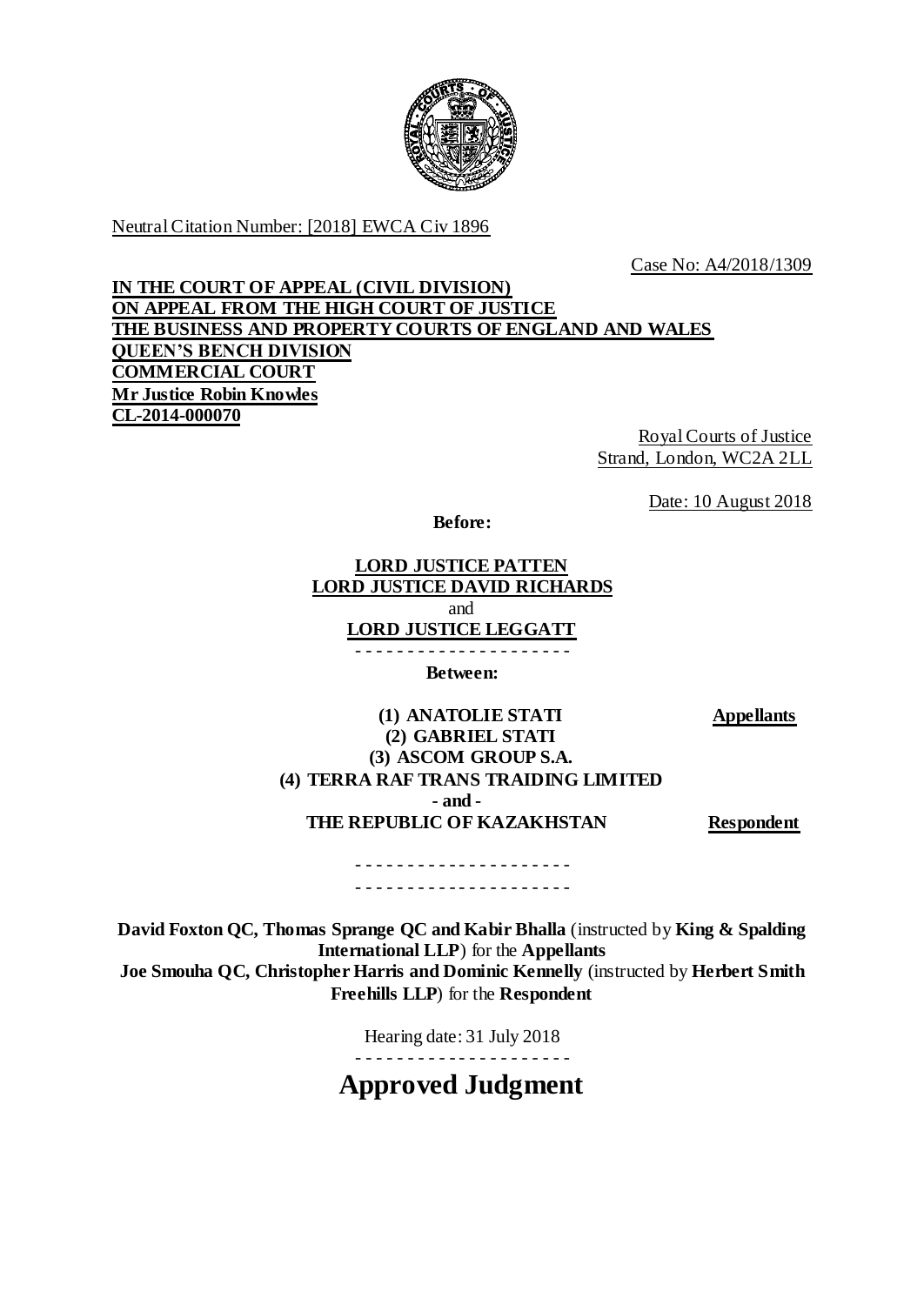### **Lord Justice David Richards:**

#### *Introduction*

- 1. This appeal is against an order made by Robin Knowles J on 21 May 2018 whereby he set aside a notice of discontinuance filed by the Appellants as claimants in proceedings under section 101 of the Arbitration Act 1996 to enforce a New York Convention award. He directed that the allegations made by the Respondent of fraud by the Appellants in respect of the award should proceed to trial.
- 2. The award was dated 19 December 2013. The Respondent (the State) was ordered to pay damages in excess of US\$500 million to the Appellants (the claimants). The arbitration had been instituted pursuant to the Energy Charter Treaty and had its seat in Sweden. The arbitral tribunal found that the claimants' companies in Kazakhstan and their businesses had been the subject of "a string of measures of a coordinated harassment by various institutions" of the State, including tax assessments and criminal penalties leading ultimately to the seizure of the claimants' investments. The tribunal held that this amounted to a breach of the obligation to treat investors fairly and equitably as required by the Treaty.
- 3. The damages awarded to the claimants by the tribunal included a sum of US\$199 million in respect of the loss of a nearly-completed liquified petroleum gas plant near Borankol in Kazakhstan. The State's allegations of fraud relate to the evidence of the value of this plant adduced before the tribunal by the claimants.
- 4. The award is an "arbitral award" for the purposes of the Convention on the Recognition and Enforcement of Foreign Arbitral Awards 1958 (the New York Convention) and steps have been taken by the claimants to enforce the award in numerous jurisdictions, including the United States, Belgium, the Netherla nds, Luxembourg, Italy and Sweden.

### *Procedural history*

- 5. In February 2014, the claimants issued an arbitration claim form in the Commercial Court seeking permission to enforce the award pursuant to section 101(2) of the Arbitration Act 1996 (the 1996 Act) and judgment in the terms of the award pursuant to section 101(3). Permission to enforce the award was granted by Burton J by an order dated 28 February 2014, which, as provided by CPR 62.18 and is usually the case, was made without notice to the State. In accordance with CPR 62.18, the order was served on the State which had a period of 21 days in which to apply to set aside the order. The order provided, again as required, that the award must not be enforced until the end of that period of 21 days "or until any application made by the Defendant within that 21-day period has been finally disposed of".
- 6. The order (the enforcement order) was served on the State in January 2015 and the State issued an application to set it aside. Permission to enforce the award therefore, by the terms of the order, continued to be suspended and, as a result of later events detailed below, it has never come into effect and will not do so in the future.
- 7. The State's application was based on a number of grounds under sections 102 and 103 of the 1996 Act which it is unnecessary to detail. In August 2015, the State applied for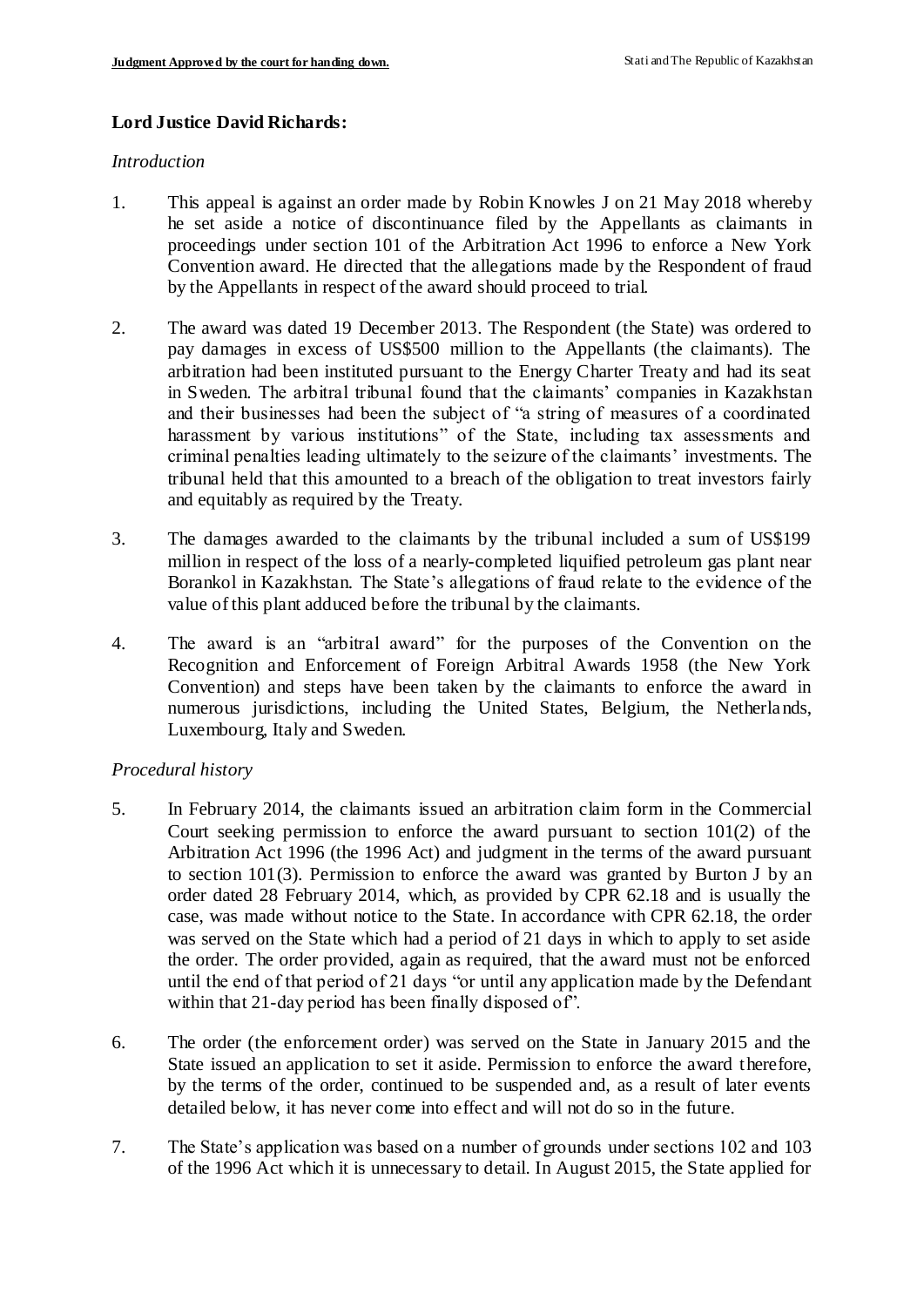permission to amend its application to add a further ground, that enforcement would be contrary to public policy under section 103(3) because the award had, in so far as it relates to the liquified petroleum gas plant, been obtained by fraud. This allegation was made following the disclosure of documents from a related arbitration.

- 8. In the meantime, in March 2014, the State had commenced proceedings in Sweden, as the seat of the arbitration, to set aside the award on a variety of grounds. In October 2015, the State added its allegations of fraud in relation to the award. The application was heard by the Svea Court of Appeal (the Swedish court) over 13 days in September-October 2016. Judgment was given in December 2016, refusing the application to set aside the award.
- 9. The Swedish court did not determine the truth or otherwise of the fraud allegations. It is sufficient for the purposes of this judgment to say that the court held that they did not provide a ground in Swedish law for setting aside the award. It is not that under Swedish law fraud can never provide grounds for setting aside an award but that the allegedly false evidence must either have been directly determinative of the outcome of the arbitration or, if it had an indirect influence, it must be obvious that it had been of decisive importance for the outcome. In October 2017, the Swedish Supreme Court rejected the State's application to quash the Swedish court's decision and no further appeal is possible.
- 10. The English enforcement proceedings were stayed pending determination of the State's application to set aside the award in Sweden. Following the end of the stay, Knowles J heard the State's application to amend the grounds of its application to set aside the enforcement order.
- 11. In his judgment given on 6 June 2017 ([2017] EWHC 1348 (Comm); [2017] 2 Lloyd's Rep 201), Knowles J gave permission to the State to amend its application to include the fraud allegations. He held that the twin tests established by this court in *Westacre Investments Inc v Jugoimport-SPDR Holding Co Ltd* [1999] EWCA Civ 1401; [2000] 1 QB 288 for permitting a party to pursue an allegation that a New York Convention award had been obtained by fraud were satisfied: the evidence to establish the fraud was not available to the party alleging the fraud at the time of the arbitration hearing and there was a sufficient prima facie case of fraud to overcome the extreme caution of the court in setting aside an award on grounds of public policy. He rejected the claimants' submission that the Swedish court's decision gave rise to an issue estoppel precluding the State from advancing its fraud case in the English proceedings. The Swedish court had not made any findings of fact as regards the fraud allegations and, if they were established as a matter of fact, it was for the English court as the enforcing court to decide the application of English public policy. He gave detailed case management directions to which it will be necessary to refer later in this judgment. The claimants applied to the Court of Appeal for permission to appeal, but it was refused on the ground that the application was made out of time.
- 12. The English proceedings thereafter continued in accordance with those directions, with both parties serving pleadings as directed and taking other steps. By consent, the directions were varied on 30 January 2018. On 22 February 2018, the State served its disclosure list and the claimants requested an extension of time to 1 March 2018 to provide standard disclosure, to which the State agreed.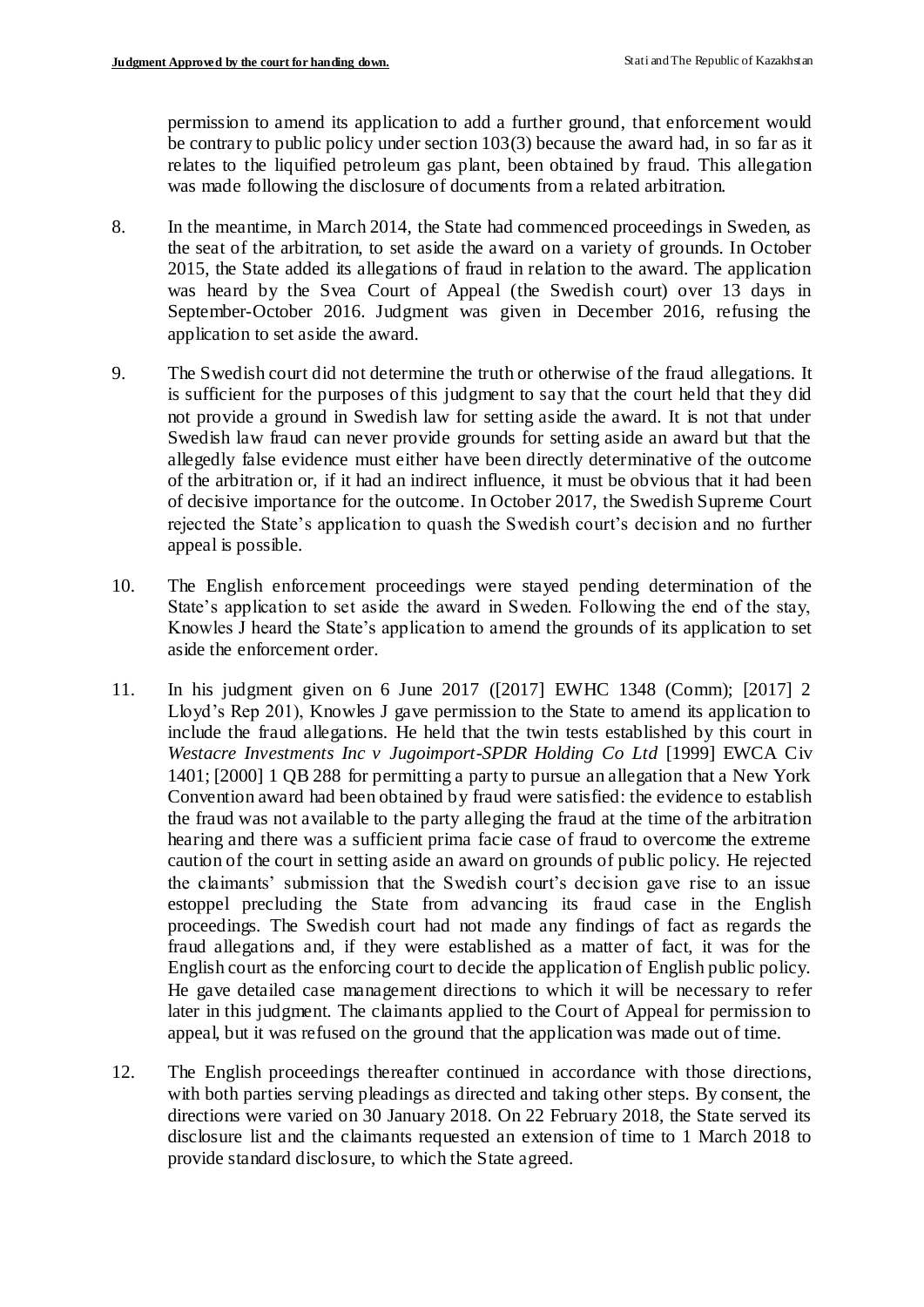- 13. On 26 February 2018, the claimants served notice of discontinuance of the enforcement proceedings under CPR 38.2. On 2 March 2018, the State issued an application seeking case management directions with respect to its claim that the award was obtained by fraud or, alternatively, for the notice of discontinuance to be set aside. The application was framed in this way to reflect the State's position that its "fraud claim" was an independent, free-standing claim that was unaffected by the claimants' notice of discontinuance. It sought in the alternative to set aside the notice of discontinuance, if it were wrong on its first point.
- 14. The State's application was heard by Knowles J on 26 March 2018 and he handed down judgment on 11 May 2018. By his order dated 21 May 2018, the judge set aside the notice of discontinuance and gave further case management directions for the State's fraud allegations, with a view to a trial to commence on 31 October 2018 with an 8-day estimate.
- 15. The present appeal is against the order of 21 May 2018, with permission granted on limited grounds by Leggatt LJ. The State has served a respondent's notice seeking to uphold the order on additional grounds.

#### *Issues on the appeal*

16. The issues arising on this appeal may be summarised as follows. First, does the State's "fraud claim" stand as a claim independent of the enforcement proceedings brought by the claimants, so that the notice of discontinuance does not apply to them? This is a point raised by the State in its respondent's notice and is described as its primary position. If that is well-founded, it provides a complete answer to the appeal. Second, assuming the State fails on the first point, what is the proper approach to the exercise of the power under CPR 38.4 to set aside a notice of discontinuance? By ground 3 of their grounds of appeal, the claimants challenge the approach adopted by the judge. Third, was the judge right to hold that the State had a legitimate interest in the pursuit in the English courts of its fraud allegations, notwithstanding that the award could not now or at any time in the future be enforced in this jurisdiction on account of undertakings offered by the claimants, and, if he was wrong, does that provide grounds for setting aside his order? This forms grounds 1 and 2 of the claimants' grounds of appeal. Fourth, is there a public interest in determining at a trial whether, as the State puts it, the claimants "have committed a fraud on the English courts" in seeking permission to enforce an award which, the State says, was obtained by fraud? The judge did not rely on any such public interest in reaching his decision, and this is a further ground raised by the State in its respondent's notice.

### *Is the fraud claim an independent claim?*

17. The judge rejected the State's submission that its fraud claim was independent of the enforcement proceedings and so unaffected by the claimants' notice of discontinuance. The judge said:

> "31. The freestanding claims to which the State refers are claims for declarations. There is also a claim for indemnity costs that the Court should, says the State, take into account.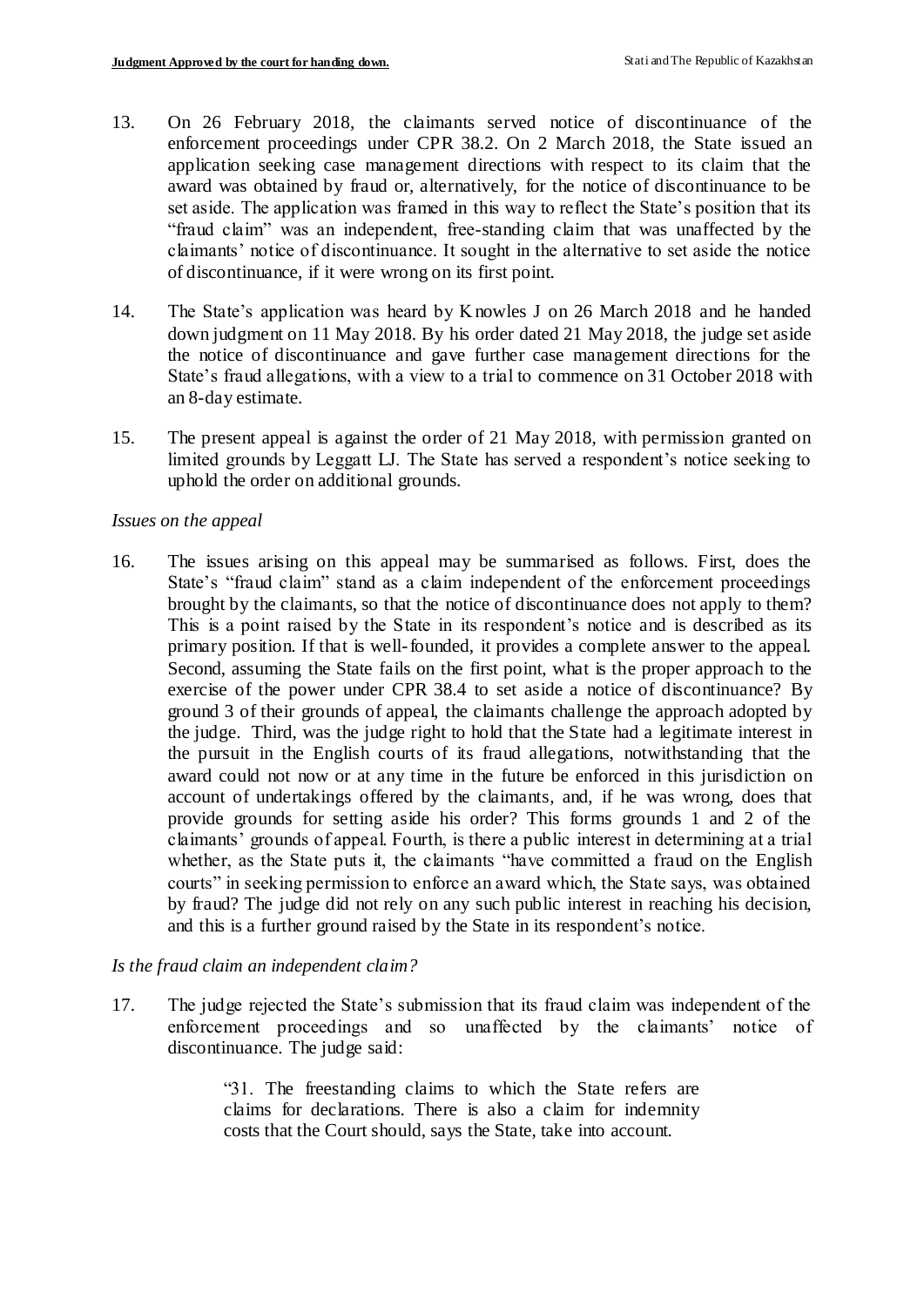32. As to the first, it is true that the State by its statement of case asks the Court to make declarations that the Award was obtained by fraud. But is this Court in fact engaged with more than a defence to the Statis' claim for recognition and enforcement of the Award? It is hard to see that this Court would have been an appropriate forum in which to seek these declarations if recognition and enforcement were not sought here or in prospect. This Court was not chosen as the court of the seat. The parties and the dispute that went to arbitration, and the arbitration itself, have no material connection with this jurisdiction other than through the Statis' claim for recognition and enforcement of the Award.

33. However the State argues that the effect of the notice of discontinuance in this particular case turns on its own particular features. Paragraph 2 of the order dated 27 June 2017 for the trial gives effect, it is argued, to the reality in this particular case when it provides for "[the State's] claim that the Award was obtained by fraud shall proceed to trial as if commenced under CPR Part 7 …".

34. The claims for declarations by the State are not, it is argued, dependent for their existence on the claim by the Statis for enforcement. The State argues that the case has enough formality to enable the claims for declarations to survive the discontinuance of the claim for enforcement.

35. The State adds, by reference to the definition of counterclaim under the CPR, and to CPR 20.2 and 20.3, and without suggesting that the point need be decided in the present case, that as award debtor it should be treated as in substance the claimant.

36. In my judgment Mr Sprange QC for the Statis meets these arguments successfully. He too starts from the place of the real question being who is the claimant and who is the defendant. He points out that within the rules under which the claim was issued the Statis are the claimants and the State is the defendant. I consider that he is correct in submitting that paragraph 2 of the order of 27 June 2017 simply sets out the framework under which the parties' contentions would be set out.

37. In Gater Assets Ltd v Nak Naftogaz Ukrainiy [2007] EWCA Civ 988; [2007] 2 Lloyd's 588 at [78] Rix LJ, whilst carefully discussing the exercise of discretion in the context of security for costs, noted that in an issue ordered to be tried in connection with an application to set aside an enforcement order under CPR Part 62 "the award debtor might well be defined as the claimant, effective and formal". Reading the discussion as a whole, I do not consider that Rix LJ was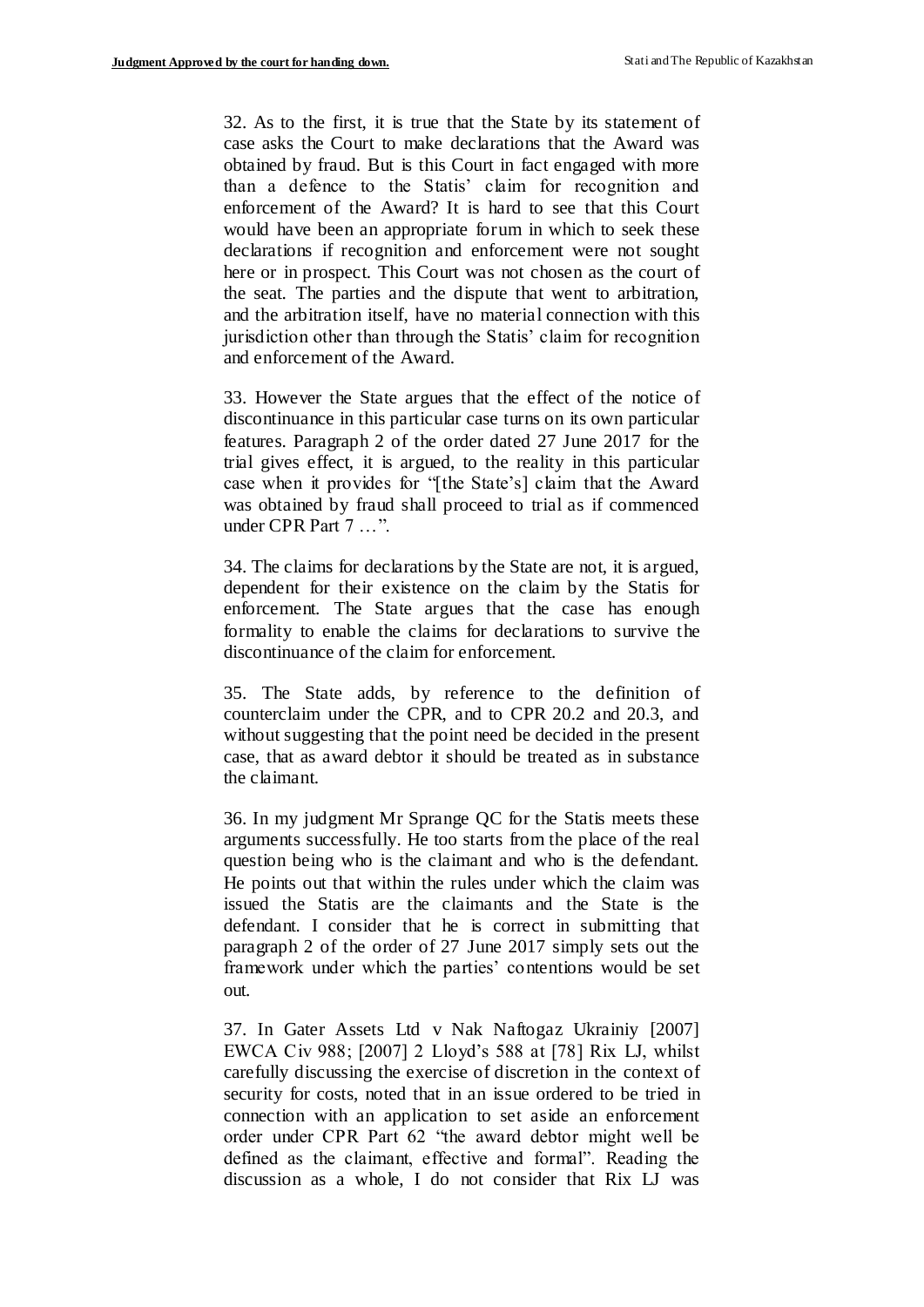examining whether the award debtor was to be treated as a claimant for all purposes under the CPR. I do not consider it a reliable course to transpose the discussion there to the different context under discussion here.

38. As to the claim for indemnity costs, I am quite clear that in the present case it is not necessary to have a trial of the question whether the Award was obtained by fraud in order to decide a question about indemnity costs. Nor would it be appropriate by reference to the overriding objective. The Court already has ample material with which to decide questions of costs alone."

- 18. I agree with the judge, for the reasons he gave.
- 19. I have earlier set out the procedural history. For present purposes, the salient points start with the State's application dated 7 April 2015 to set aside the enforcement order, which set out a number of grounds for doing so. In August 2015, the State applied to amend that application by adding the fraud allegations as an additional ground for setting aside the order. Because of the stay imposed pending determination of the State's application in Sweden to set aside the award, the application to amend was not heard until 2017.
- 20. By paragraph 1 of his order dated 27 June 2017, Knowles J gave permission for the amendment. Paragraph 2 of the order provided that "The Defendant's claim that the Award was obtained by fraud shall proceed to trial *as if commenced under CPR Part 7*, in accordance with the following directions" (emphasis added). The State submits that paragraph 2, and in particular the italicised words, constituted the fraud claim an independent claim or a counterclaim. It submits that, consistently with that, the judge directed it to serve points of claim. In its points of claim, it sought, as the judge said in the passage from his judgment quoted above, declarations and an order for costs.
- 21. Like the judge, I consider that the terms of paragraph 2 of the order were doing no more than giving case management directions for the disposal of the allegation of fraud made by the State which, if well-founded, would arguably provide a basis in English public policy for not enforcing the award in this jurisdiction. Not only was that the issue raised by the amendment to the State's application to set aside the enforcement order, but it was the effect of the declarations sought by the State in its points of claim:

"Kazahstan is entitled and hereby claims a declaration that:

- (1) the Award as a whole was obtained by fraud with the result that the enforcement of any part of the Award in this jurisdiction would be contrary to English public policy; alternatively
- (2) the Award was obtained in part by fraud, such that the enforcement of any part of the Award in this jurisdiction would be contrary to English public policy; alternatively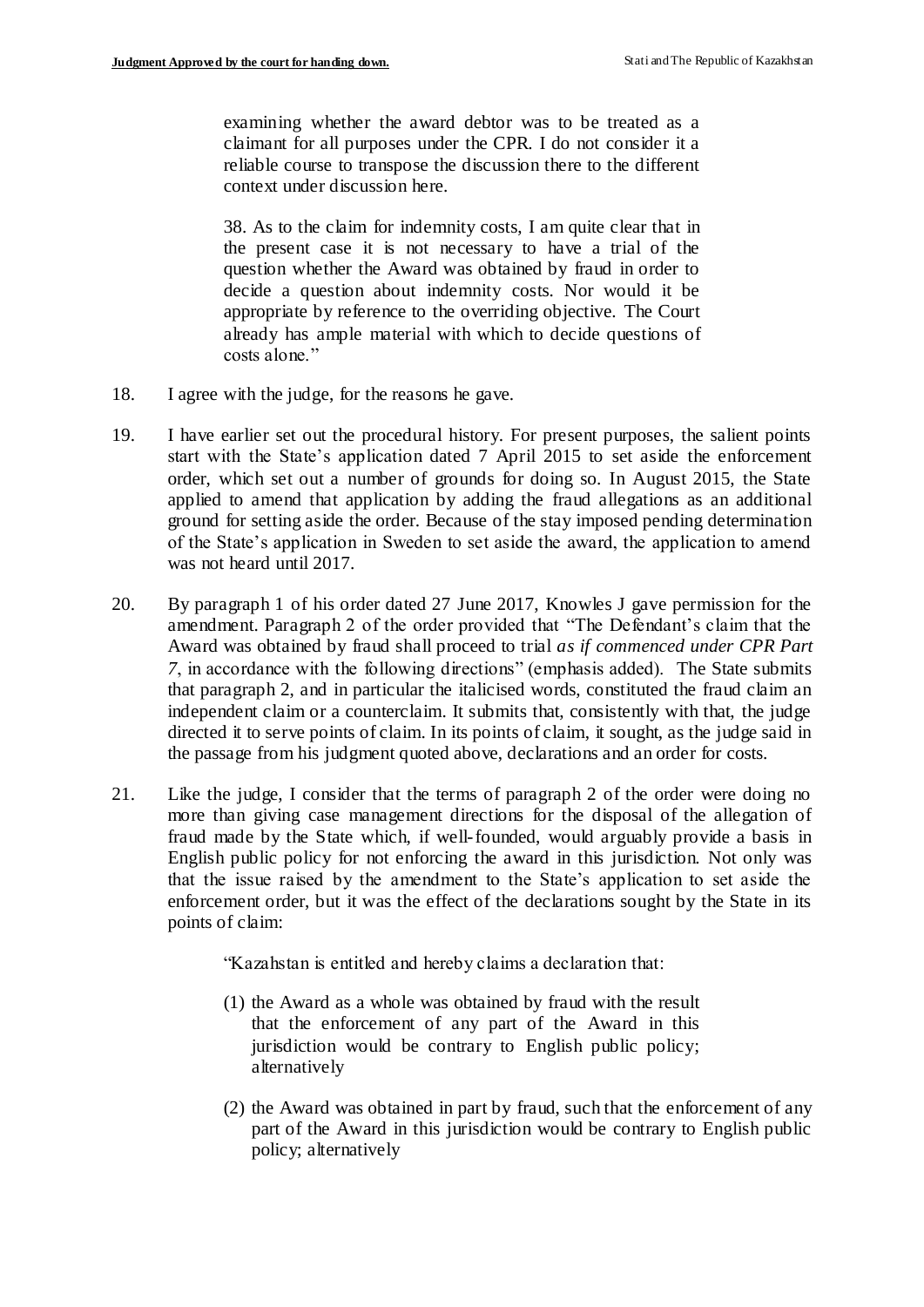- (3) the Award was obtained in part by fraud, such that the enforcement of that part of the Award would be contrary to English public policy."
- 22. It is a commonplace for a court to direct the trial of an issue within existing proceedings, naming the party on whom the burden to establish the relevant point lies as the claimant on the issue, whether it is a claimant or a defendant in the proceedings. The effect of such an order is not to constitute the issue a separate, free-standing set of proceedings. The use of the language in paragraph 2 of "as if commenced under CPR Part 7" was doing no more than applying to the trial of this issue the procedural framework in the CPR applicable to Part 7 proceedings. Given the nature of the allegations being made by the State, it was appropriate to use a more formal procedure involving statements of case, standard disclosure and so on than would normally be required. It is to be noted that the order dated 27 June 2017 is headed in the existing proceedings with their case number, as were all subsequent orders, applications and pleadings, and that it starts with the recital "Upon the Defendant's application dated 7 April 2015 (the "Application") to set aside the Order of Mr Justice Burton dated 28 February 2014)".
- 23. If it had been intended to create a separate proceeding or a counterclaim, clear words would have been required and would have been used. Like the judge, I do not consider that the fraud claim was ever anything other than a defence to the enforcement claim.
- 24. It follows that the judge was right to proceed to consider the State's application as one to set aside the notice of discontinuance.

### *The correct approach to applications under CPR 38.4*

25. CPR 38 makes provision for the discontinuance of claims. Rule 38.1 provides that the rules in Part 38 "set out the procedure by which a claimant may discontinue a claim or part of a claim". Under the heading "Right to discontinue claim", rule 38.2(1) states that a claimant "may discontinue all or part of a claim at any time", while rule 38.3 sets out the procedure to be adopted, which requires the filing and service of a notice of discontinuance. The right of a claimant to discontinue is subject to the need to obtain the permission of the court in certain cases not relevant to the present appeal and the right under rule 38.4(1) of a defendant to apply to have the notice of discontinuance set aside. Such application must be made within 28 days after service of the notice of discontinuance: rule 38.4(2). There is no separate provision dealing with the court's consideration of such an application, but rule  $38.4(1)$  is expressed in general terms:

> "Where the claimant discontinues under rule 38.2(1) the defendant may apply to have the notice of discontinuance set aside."

26. Before the introduction of the CPR, the Rules of the Supreme Court entitled a claimant to discontinue proceedings but made no provision for setting aside a discontinuance. On the basis of the court's inherent jurisdiction to prevent the abuse of its own process, the House of Lords held in *Castanho v Brown & Root (UK) Ltd*  [1981] AC 557 that if a discontinuance amounted to an abuse of process, the court could set it aside. The claimants submitted to the judge, and repeated the submission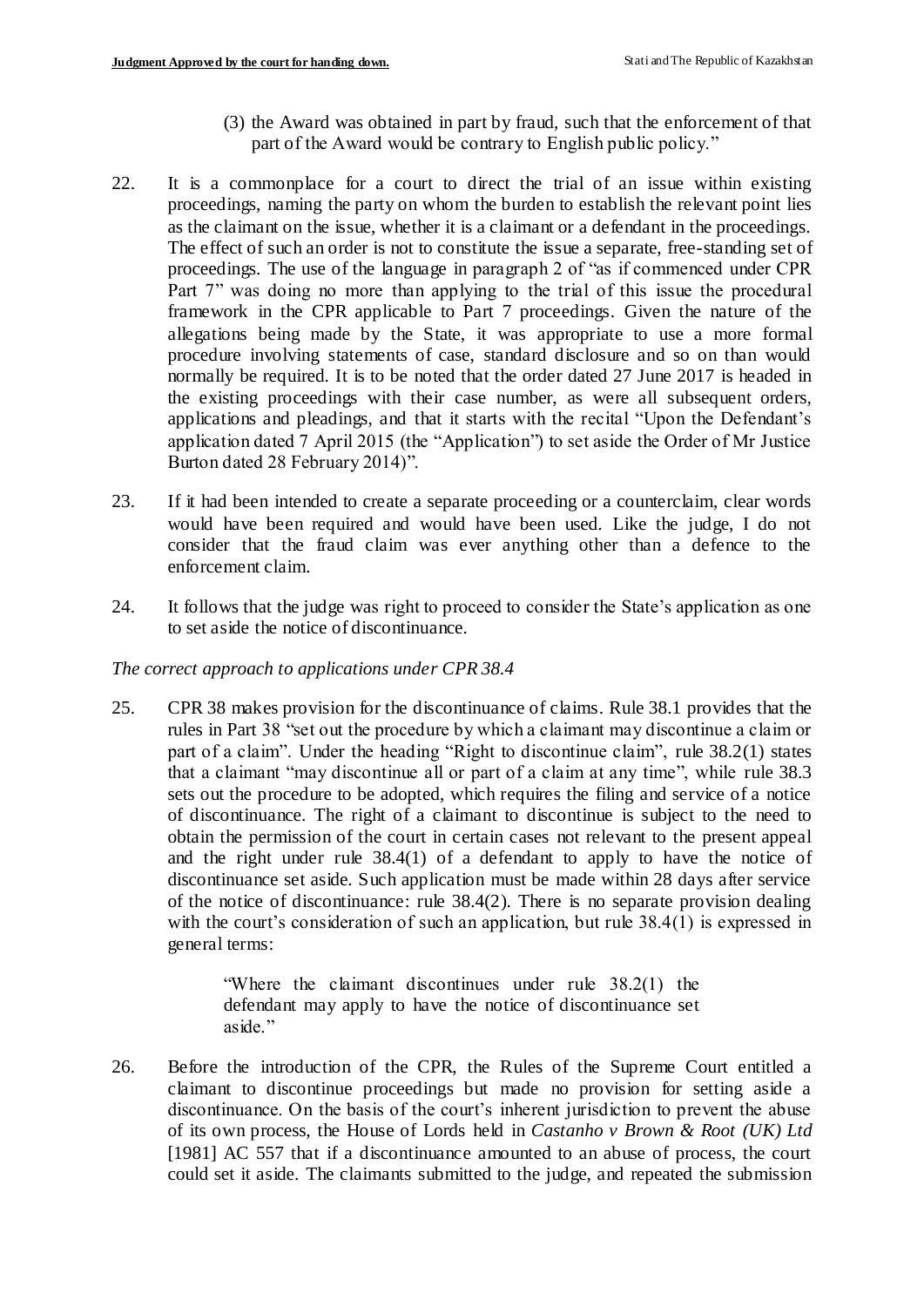to this court, that under the CPR a claimant had a substantive entitlement to discontinue proceedings, with which the court would not interfere unless it were shown that discontinuance was an abuse of process or was made to gain a collateral advantage or involved some other substantive vice.

27. Much the same submission had been made to Henderson J in *The High Commissioner for Pakistan v National Westminster Bank plc* [2015] EWHC 55 (Ch). Henderson J rejected the submission at [46]:

> "I am unable to accept this submission. The CPR formed an entirely new procedural code (see rule  $1.1(1)$ ), the provisions of which should as a matter of principle be construed in their new context, and not by reference to previous case law on provisions in the superseded RSC. In some areas, of course, cases on the old rules may continue to have strong persuasive authority, but the primary obligation of the court is to construe any rule in the CPR, and exercise any power given to it by the Rules, so as to further the overriding objective. Thus I consider that the court should approach an application to set aside a notice of discontinuance under rule 38.4(1) on the basis that the court has a discretion which it should exercise with the aim of giving effect to the overriding objective of dealing with the case justly and at proportionate cost. If the facts disclose an abuse of the court's process, that will no doubt continue to be a powerful factor in favour of granting the application; but it would in my view be wrong to treat abuse of process as either a necessary or an exclusive criterion which has to be satisfied if the application is to succeed."

- 28. Henderson J cited the similar view expressed by Aikens J in *Sheltam Rail Co Ltd v Mirambo Holdings Ltd* [2008] EWHC 829 (Comm) who said at [34] that "The wording of the rule does not impose any particular test that has to be satisfied before the court will set aside a notice of discontinuance that has been issued under rule 38.2 without the court's permission" and at [35] that, in addition to any question of abuse of process, a court exercising its discretion under rule 38.4 "must also be entitled to consider both the circumstances in which the notice of discontinuance was issued and what the claimant is attempting to achieve by issuing and serving the notice".
- 29. The approach of Henderson J has been followed in a number of first instance cases: *Singh v The Charity Commission* [2016] EWHC B33 (Ch), *Mabb v English* [2017] EWHC 3616 (QB); [2018] 1 Costs LR 1 (May J) (where it was common ground) and *Walton International Ltd v Verweij Fashion BV* [2018] EWHC 1608 (Ch) (Arnold J). In his judgment in *Singh*, HH Judge Simon Barker QC (sitting as a Judge of the High Court) said at [49]:

"As to the general principles relating to permission to discontinue proceedings to be derived from the authorities cited by the parties' counsel in so far as relevant to the circumstances of this case, I bear in mind that (1) the rules do not prescribe any particular test for permitting discontinuance or, for that matter, for setting aside a notice of discontinuance; (2) a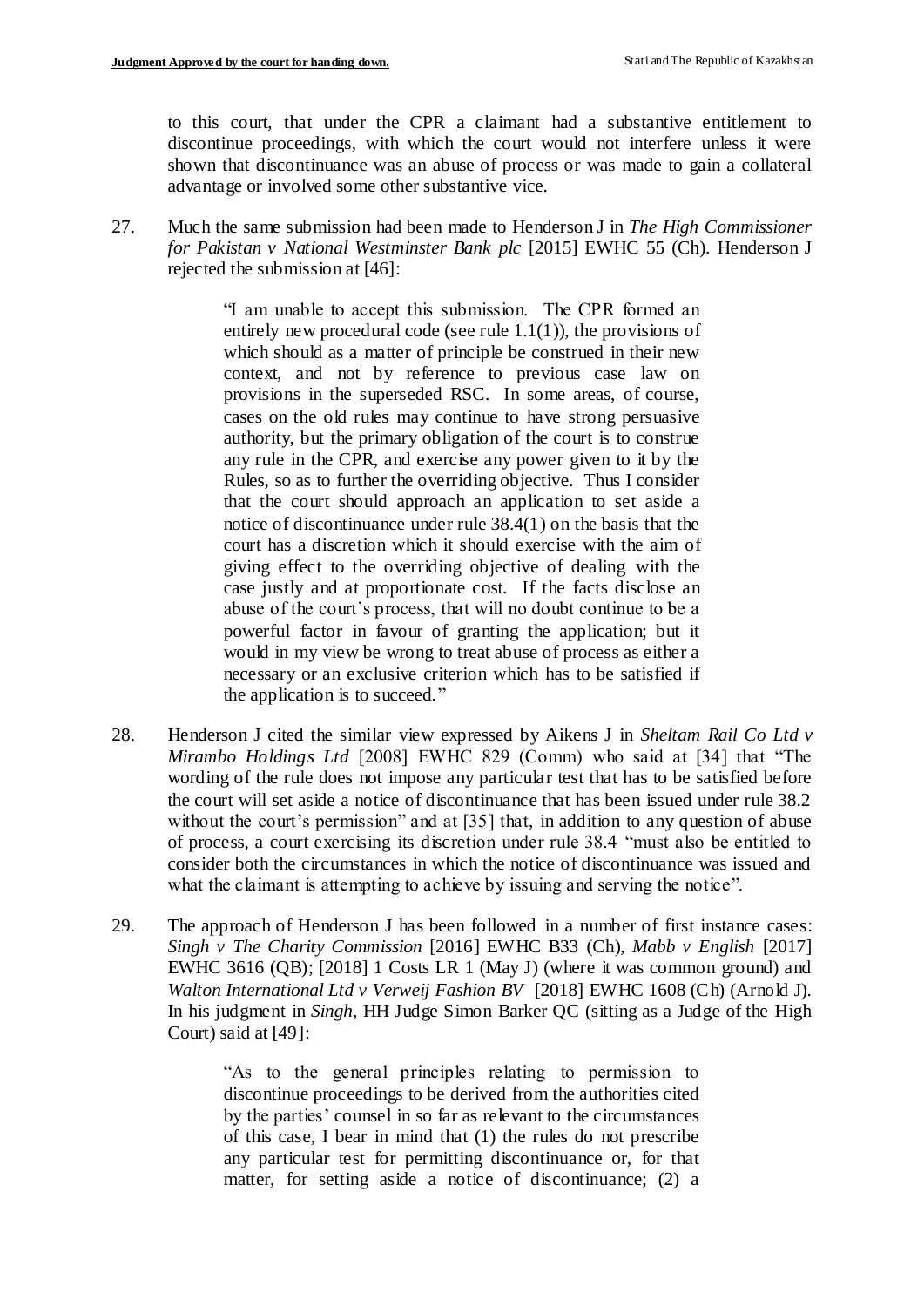claimant's desire to bring proceedings to an end where there is no counterclaim should be respected, not least because a claimant cannot be compelled to prosecute a claim; (3) the court has an inherent discretion including as to the timing of any discontinuance; (4) as with any judicial discretion, it may only be exercised in accordance with principle but is otherwise unfettered; (5) the court's objective, both substantively and procedurally, is to achieve a just result according to law and to limit costs to those proportionate to the case; (6) the consideration required of the court is of all the circumstances and not merely those concerning only one party or only some of the parties; (7) when considering all the circumstances, conduct, particularly that aimed at abusing or frustrating the court's process or securing an unjust tactical advantage, is relevant and may well be important, but it is by no means conclusive; and, (8) when considering all the circumstances, the court should also have in mind its realistic options, which may include imposing conditions while the proceedings remain extant."

30. The judge accepted the approach adopted by Aikens J and Henderson J. He said at [44] that if there is an application to set aside a notice of discontinuance, the court will examine what the notice is attempting to achieve and the reason for it. He continued:

> "45. It is to be welcomed that the overriding objective will apply when a party wishes to end a case, as at any other stage in a case. It is also clear that the matter requires consideration of what is fair to all parties to the case, and not just to the party that wishes to discontinue. The CPR provides that the overriding objective of dealing with a case justly and at proportionate cost "includes, so far as practicable" ensuring that the case is dealt with expeditiously and fairly, and allotting to it an appropriate share of the Court's resources. The latter reference to the Court's resources requires the Court to consider the impact, at least generally, on other parties in other cases.

> 46. Consistently, where the CPR allows a claimant to serve a notice of discontinuance that does not signify that the claimant has a right to discontinue. It is simply a procedural first step which will allow the matter to be judicially considered in the event that another party requires that. The procedural first step offers efficiency in that, under the CPR, specified consequences will hold should no application to set aside be made."

31. In my judgment, the discretion conferred by CPR 38.4 is not confined to cases of abuse of process or collateral tactical advantage. It is a discretion expressed in general, unqualified terms and there is no ground for limiting it by reference to implied gateways or restrictions. Of course, it is a judicial discretion to be exercised by reference to the relevant circumstances of the particular case and the application of consistent principles. While no statement can be treated as comprehensive, I regard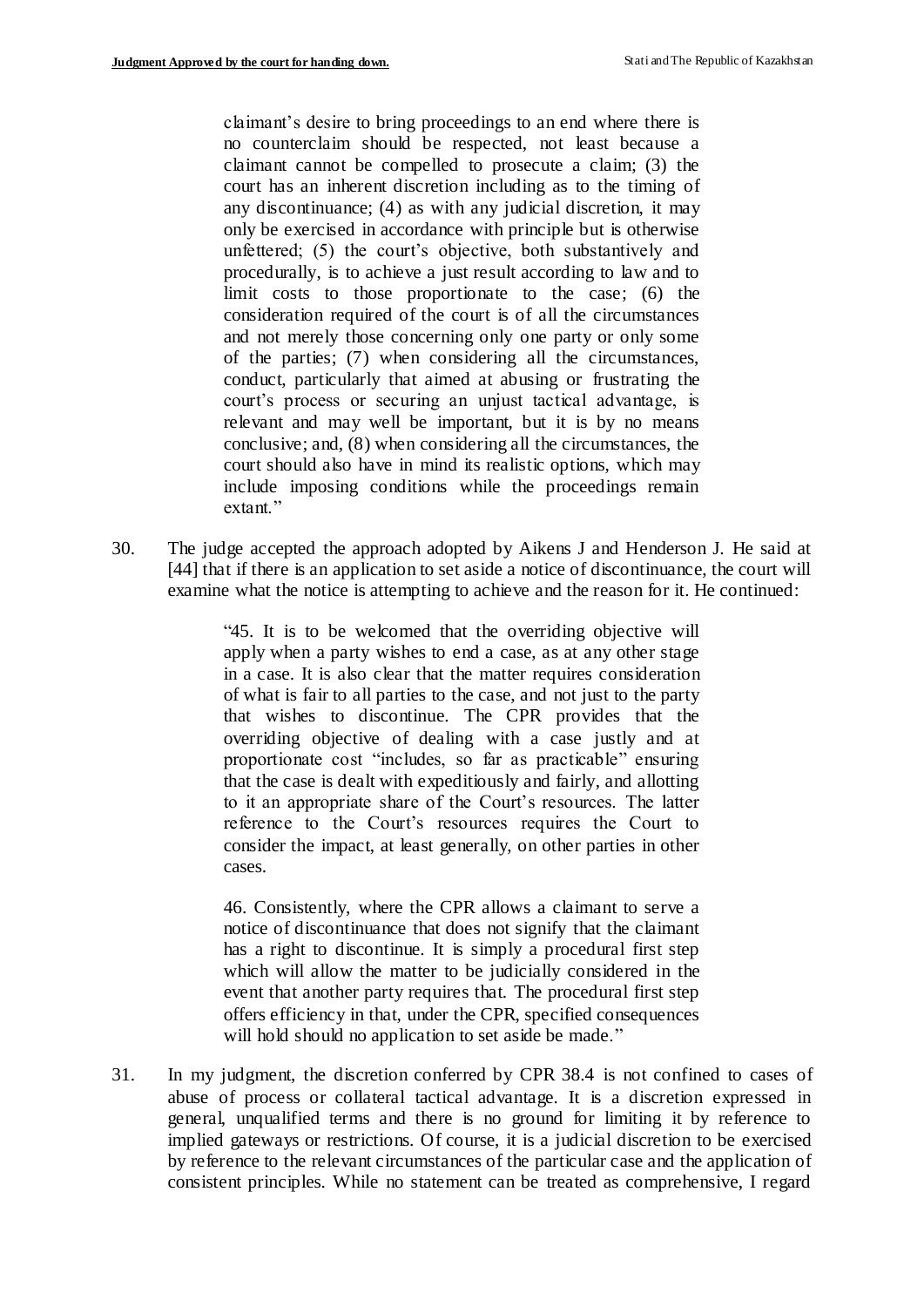HH Judge Simon Barker QC's statement of relevant considerations cited above as helpful.

32. I would therefore reject the claimants' challenge to the judge's decision on this point. I think there is some substance in the criticism of the judge's characterisation of a notice of discontinuance as "simply a procedural first step". A claimant is entitled to serve a notice of discontinuance which will have the effect of discontinuing a claim without any order, unless a defendant applies to set the notice aside, in which case the burden lies on the defendant to satisfy the court that it should be set aside.

### *Does the State have a legitimate interest in a continuation of the proceedings?*

- 33. The principal challenge made by the claimants to the judge's order was that he was wrong to conclude that the State had a legitimate interest in seeing the proceedings continue, once the threat of any possible enforcement of the award in this jurisdiction was removed, as it was by the notice of discontinuance and by the undertaking offered by the claimants, and expanded by them at the hearing before the judge, not to seek to enforce the award in this jurisdiction at any time in the future. At the hearing of the appeal, the claimants renewed an offer made at the hearing below to consent to the enforcement order being formally set aside. This would meet the concern of the State that the claimants might attempt to use the existence of the enforcement order in applications for permission to enforce the award in other jurisdictions, albeit that it had been deprived of all effect.
- 34. The legal framework against which Mr Foxton QC on behalf of the claimants set this challenge is that created by the New York Convention and those parts of the 1996 Act that give effect to it in the United Kingdom.
- 35. So far as relevant to the present appeal, the purpose of the Convention was to simplify and standardise the enforcement of arbitration awards in countries other than the seat of the arbitration, and to prevent discrimination between the enforcement of foreign and domestic awards. The Convention draws important distinctions between proceedings in the country of the seat of the arbitration and enforcement proceedings elsewhere, and corresponding distinctions between the roles of the courts in the country of the seat and courts elsewhere.
- 36. Arbitrations are subject to control by the laws and courts of the country of their seat. The Convention recognises that the validity of an award is primarily a matter for the country of the arbitration's seat (the curial law), and that is the case even though the issue referred to arbitration is to be determined in accordance with the laws of another country (see *C v D* [2007] EWCA Civ 1282; [2008] Bus LR 843). Article V of the Convention sets out the only grounds on which enforcement of a foreign award may be refused. These include in art  $V(1)(e)$  that the award "has been set aside or suspended by a competent authority of the country in which, or under the law of which, that award was made". There is no similar ground based on an order of the courts or other competent authority of any other country setting aside, or purporting to set aside, the award. Article VI provides that, if an application to set aside an award is made in the country of the arbitration's seat, the courts of other countries may adjourn enforcement proceedings. This is what in effect occurred when the enforcement proceedings in the present case were stayed pending determination of the State's challenge to the award before the Swedish court.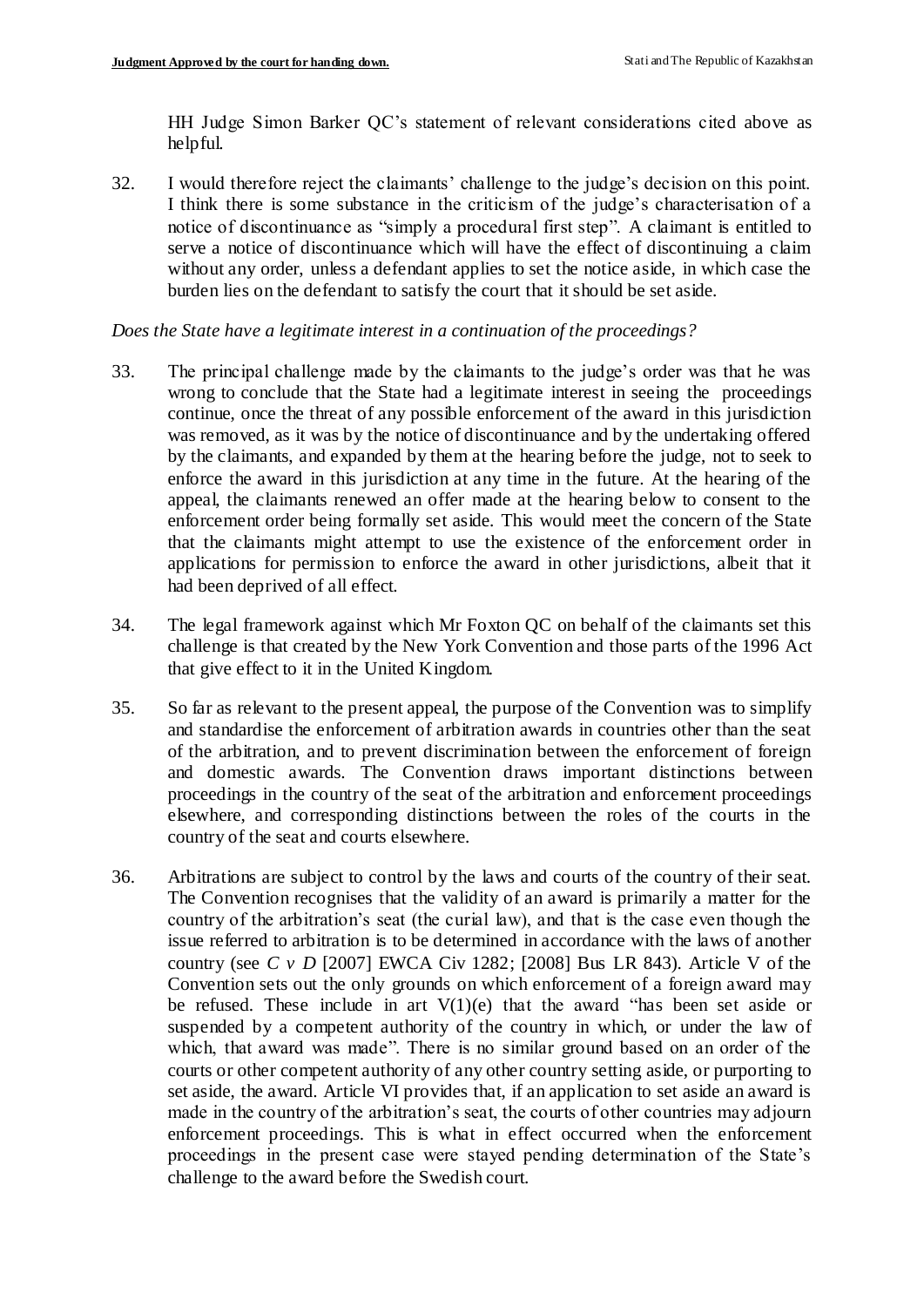- 37. The role of the courts of all other countries is limited to enforcement of the award. Enforcement proceedings are, in the words of Rix LJ in *Gater Assets Ltd v Nak Naftogaz Ukrainiy* [2007] EWCA Civ 988; [2008] Bus LR 388 at [72] "clearly intended to be, in the absence of a challenge by the award debtor, highly summary and essentially quasi-administrative proceedings". The grounds on which enforcement may be refused are prescribed by art V. Apart from the specific grounds stated in art  $V(1)$ , art  $V(2)(b)$  provides that enforcement may be refused if the court or other competent authority finds that "The recognition or enforcement of the award would be contrary to the public policy of that country". This safety valve, commonly found in international conventions and other instruments for the recognition and enforcement of foreign proceedings and orders, is to be used only with "extreme caution": *Deutsche Schachtbau-und Tiefbohrgesellschaft mbh v Ras Al Khaimah National Oil Co* [1987] 2 Lloyd's Rep 246 at 254; *IPCO (Nigeria) Ltd v Nigerian National Petroleum Corporation* [2015] EWCA Civ 1144; [2016] 1 Lloyd's Rep 5 at [191].
- 38. The role of the English court, under the provisions of the 1996 Act giving effect to the New York Convention, is limited to the issue of enforcement of the relevant award in this jurisdiction. For that purpose, the court must determine the grounds on which a respondent seeks to resist enforcement and to set aside the enforcement order. If fraud in obtaining the whole or part of the award is alleged and established, there is clearly a strong case for a refusal to enforce the award on grounds of English public policy, irrespective of whether it provides a ground for setting aside the award in the country of the seat of the arbitration. Public policy is a matter for the courts of each country to decide for their own jurisdiction. In the context of art  $V(2)$  of the Convention it is the local concern of each country: see *Yukos Capital Sarl v OJSC Rosneft Oil Co (No 2)* [2012] EWCA Civ 855; [2014] 1 OB 458. So, in this case, Knowles J was not deterred, when giving permission in 2017 to amend the State's challenge to the enforcement order in this country, by the decision of the Swedish court to reject on legal grounds the State's challenge to the validity of the award on the basis of the same fraud allegations. It represented in this respect a potential difference to questions of public policy between England and Sweden.
- 39. Once the claimants discontinued and undertook not to seek to enforce the award in this jurisdiction, Mr Foxton submitted, there was no longer a substantive role for the English court and the State ceased to have a legitimate purpose in pursuing its defence of the proceedings.
- 40. The absence of a legitimate purpose was the subject of submissions before the judge, although they have been developed to a greater extent before us. The judge held that the State did have a legitimate purpose in a continuation of the proceedings. The State's case before the judge, as summarised by him in his judgment at [48]-[50], appears to have had two main elements.
- 41. First, it was the claimants who elected to enforce the award and thereby put the State to substantial expense in proving its fraud allegations. The proceedings were at an advanced stage. The court had been led to make the enforcement order by the claimants and "the question whether that order should be set aside on the merits remains. Once (as here) a prima facie case of fraud is established against an award creditor then it should not be allowed to disengage".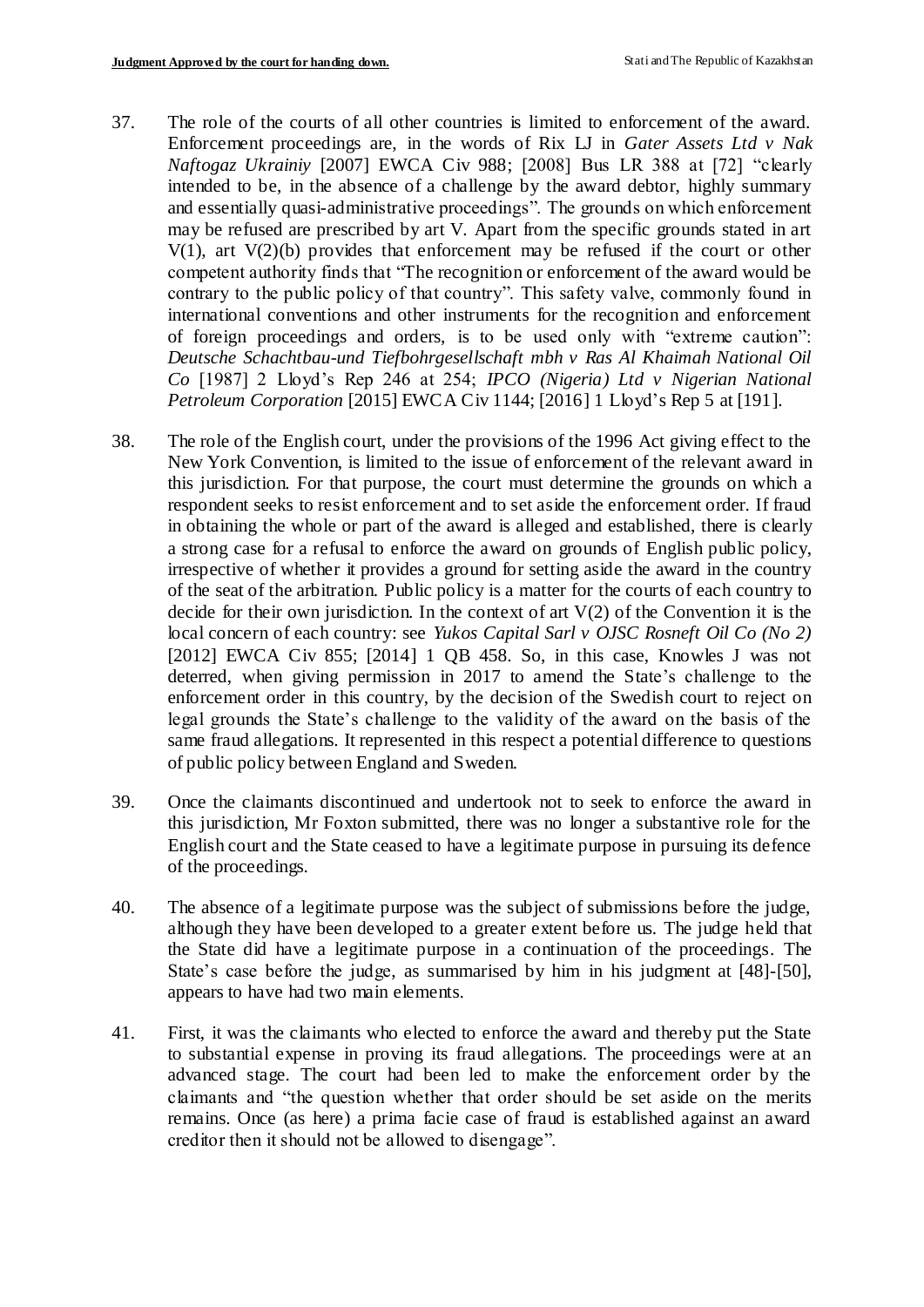- 42. Second, the question of whether the award was obtained by fraud remains a live issue between the parties because the claimants are pursuing enforcement proceedings in other countries. A judgment of the English court with detailed findings, after disclosure and full evidence at trial, will assist the courts in other countries where the claimants seek to enforce the award.
- 43. Evidence was put before the judge as to enforcement proceedings in other countries and whether findings made by the English court on the fraud allegations would assist the courts in those countries. On the basis of that evidence, he found that "it is possible that it will be of assistance and that some weight or evidential value will be given in Belgium, Luxembourg and The Netherlands" and that "it is possible that an English judgment following a trial here would be available before proceedings before the US courts are complete and that it would be of assistance and given some weight".
- 44. The grounds on which the judge held that the proceedings should continue so as to determine the State's fraud allegations are set out in his judgment at [61]-[67].
- 45. Before identifying those grounds, it is important to note that the judge did not accept the claimants' explanations for filing the notice of discontinuance, namely that they did not have the resources to continue with the proceedings and that their enforcement proceedings elsewhere would attach sufficient assets for the payment of the award. The judge found that "the real reason for the notice of discontinuance is that the [claimants] do not wish to take the risk that the trial may lead to findings against them and in favour of the state". He was not, however, prepared to find that the real reason was that the claimants have no answer to the allegations.
- 46. The first ground for the judge's decision reflected the first submission made by the State. At [61] the judge said:

"The question of whether the English Court would enforce the Award, and allow a judgment of the English Court to be entered in the terms of the Award, was first put to it by the Statis. It remains a question that the State would wish to be answered. The State has a legitimate interest in seeking to have the order of Burton J set aside on the merits."

47. The second ground reflected the judge's findings as to the possible utility of a judgment of the English court to the courts in other countries. He said at [63]:

> "In the context of a global multi-jurisdiction enforcement exercise by the Statis I respectfully take the view that it will not be without use to the Courts of at least some other countries to have a concluded answer on the question of fraud described in my judgment of 6 June 2017, and therefore on the question whether the English Court would enforce the Award."

48. While acknowledging that an English judgment would not have the status of a judgment of the court of the seat of the arbitration, it would be "an answer from a court of a jurisdiction to which all parties have submitted". He added that "the important, and relevant, thing is not an answer to a question of English public policy but an answer to the question whether there was the fraud described". A determination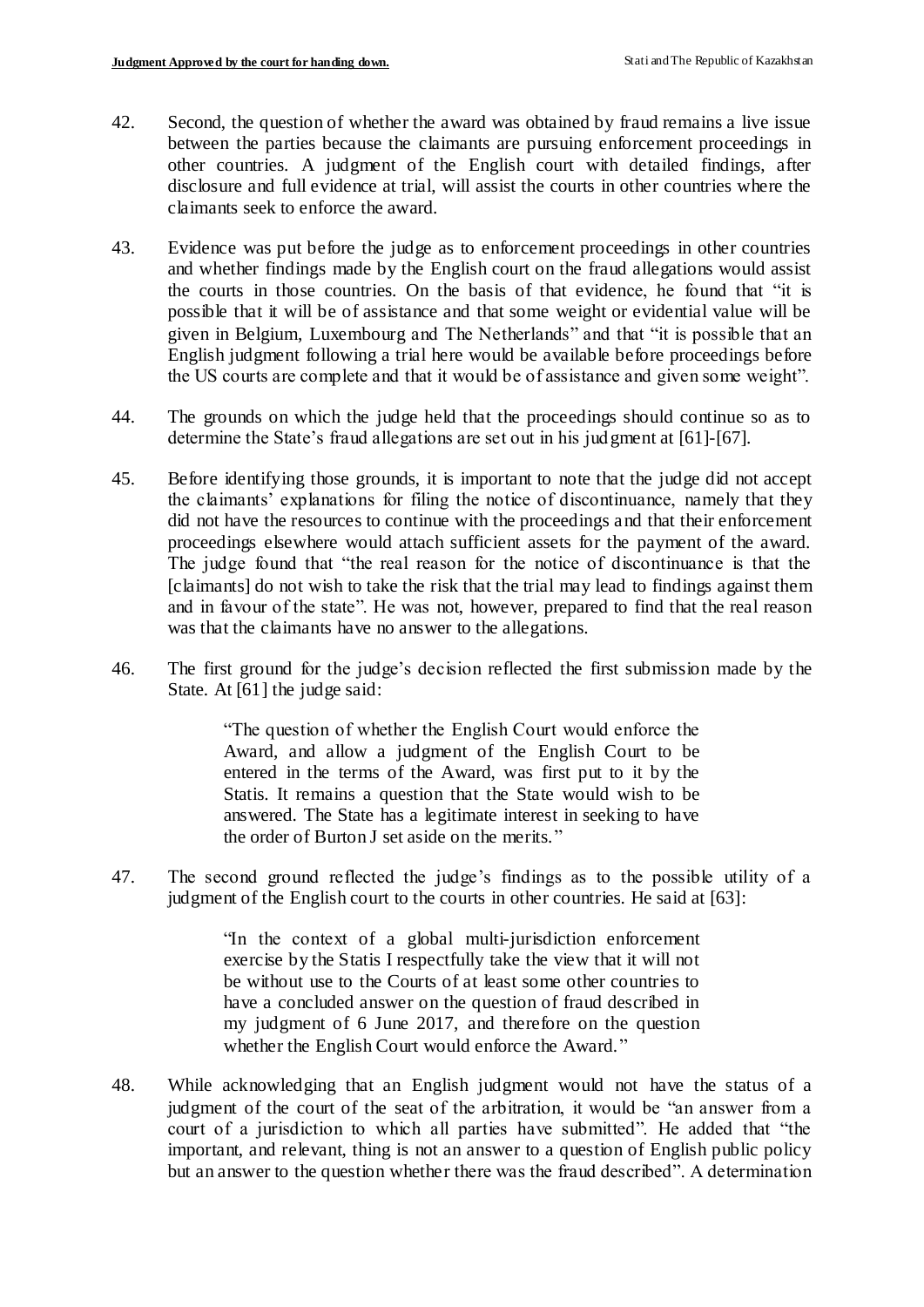of that question later in 2018 by the English court "with the benefit of disclosure and after hearing full evidence at trial…can only assist the interests of finality".

- 49. The judge took into account that, by his order in June 2017, he had permitted the allegations to be raised and had given directions for a trial after being satisfied that the allegations were far from speculative. He took into account that the parties had already invested substantially in the proceedings and had reached a point of near readiness for disclosure, all of which would be wasted by discontinuance. He also took into account that the "resources to be committed ahead by the court itself are reasonable, and there is good reason to make the most of the resources of the court that have already been used". The arrangements for trial would ensure that the matter would be dealt with fairly and expeditiously and "Progression to trial is not disproportionate given the very substantial sums involved and the importance of the case, to all parties".
- 50. As I have earlier mentioned, the claimants' challenge is focussed on the judge's decision that the State had a legitimate interest in a continuation of the proceedings. Mr Foxton submitted that, because the English court is involved only as an enforcement court, its role ceases once enforcement is no longer pursued and there is no possibility of future enforcement. The only issue for the English court in the present proceedings was to determine whether, if the State's fraud allegations were established on the facts, it would be contrary to English public policy to permit enforcement in this jurisdiction. That issue is not, and cannot, now be a live issue. Under the scheme of the New York Convention and the 1996 Act, the English court has no role outside domestic enforcement and in particular has no role in ruling generally on the validity of the award. The validity of the award is the exclusive province of the law and courts of the seat of the arbitration, subject only to the engagement of the courts of countries where enforcement is sought in determining issues, including local public policy, raised under art V of the Convention.
- 51. This submission was put in two ways. First, Mr Foxton put it as, in effect, an absolute bar to the continuation of the present proceedings. While not saying that the court lacked jurisdiction in the matter, it was a "higher order" factor that would always tell conclusively against a continuation of proceedings in these circumstances. It followed that, even if it were established that a decision of the English court would create an issue estoppel in countries where enforcement was still sought or even if the trial was about to start or was in progress, the court would not allow the proceedings to continue. Alternatively, Mr Foxton submitted that, on the facts of this case, the judge was wrong to conclude that the State had a legitimate interest in the continuation of the proceedings and that, without a legitimate interest on its part, the discretion could only be exercised to permit the discontinuance of the proceedings to stand.
- 52. In my judgment, the starting point has to be the purpose of the present proceedings and the purpose of the case raised by the State. The only purpose of the claimants' proceedings was to enforce the award against assets of the State located within the jurisdiction of the English court. The only purpose of the case of fraud raised by the State is to defend those proceedings and set aside the enforcement order. There is otherwise no connection with this jurisdiction. The parties are foreign, their dispute relates to investments in Kazakhstan, the arbitration was held in Sweden and is subject to the supervision of the Swedish courts in accordance with Swedish law, and the law applicable to the parties' dispute is not English law.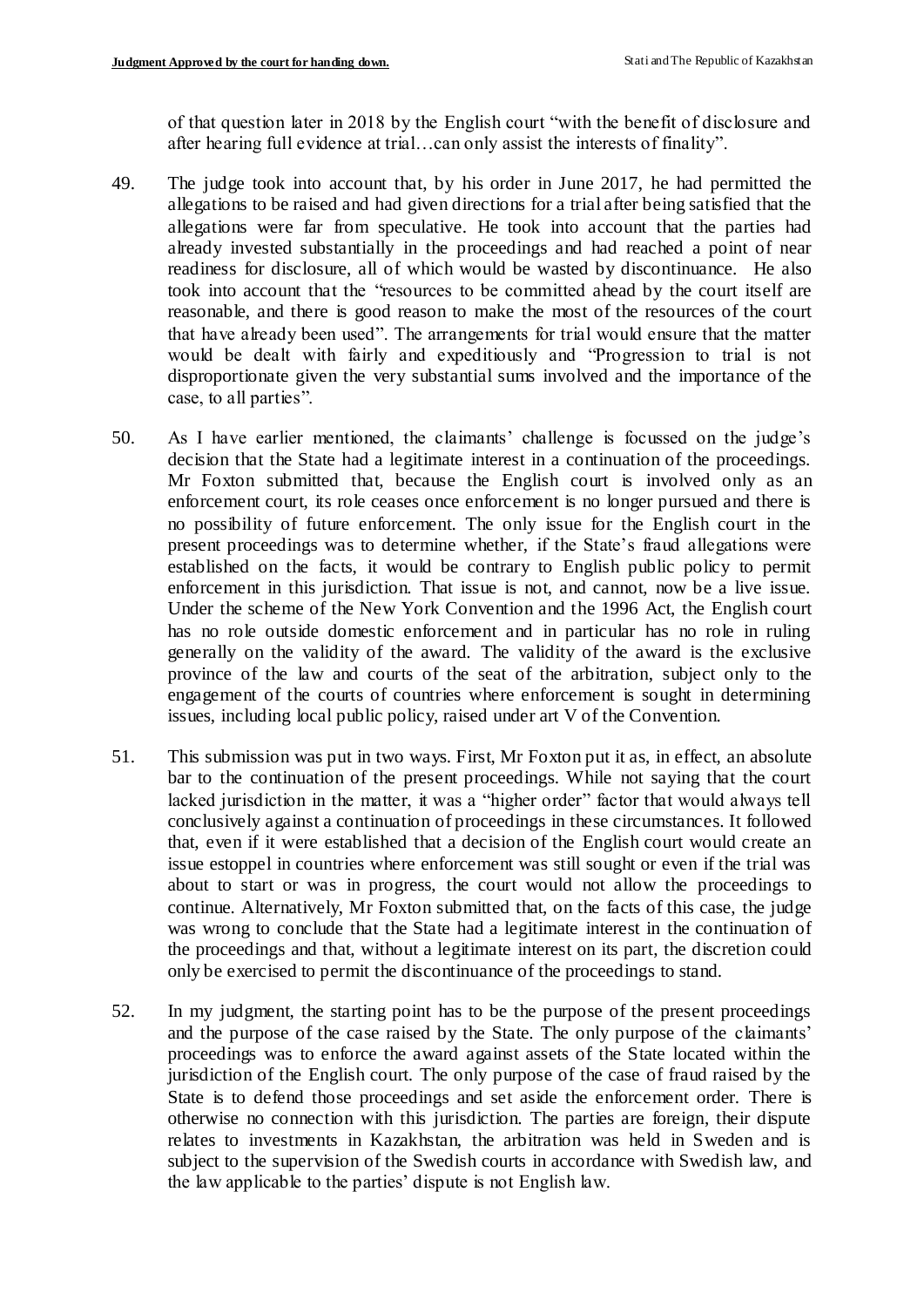- 53. The jurisdiction of the English courts in civil matters is invoked for the purpose, and only for the purpose, of obtaining relief in the form of orders of the court, including where appropriate declarations. It is not the function of our courts to hear cases which have no relevant result. The purpose of the claimants in the present proceedings was only to enforce the award. That purpose has ceased. The purpose of the fraud case raised by the State was limited to defeating the claimants' attempt to enforce the award in this jurisdiction. That is clear from the declarations sought by the State and set out in paragraph 50 of its points of claim, quoted earlier in this judgment. Each declaration is in terms directed to establishing that enforcement of the whole or part of the award "in this jurisdiction would be contrary to English public policy". Paragraph 2 of the points of claim states that it is the State's case that the award was obtained by fraud and that "Consequently, enforcement of the Award (in whole or in part) would be contrary to English public policy". Issues of English public policy no longer have any relevance between the parties. As the judge recognised, the purpose of continuing the proceedings is not to give a ruling on English public policy, but to make findings of fact. But, those findings of fact lead to no relevant relief that can be given by the English court. Where there is no possibility of enforcement in this jurisdiction, no purpose is served by making declarations that enforcement would be contrary to English public policy – save as a peg for findings of fact about the alleged fraud.
- 54. These considerations lead me to consider that, if it is permissible at all for these proceedings to continue, there must be demonstrated a very strong case for a continuing interest. In a case such as the present where it is unnecessary to do so, I would not wish to rule out the possibility of exceptional circumstances justifying the continuation of proceedings whose purpose has ceased but which, when commenced, properly invoked the jurisdiction of the court. If it had been demonstrated that a finding of fraud by the English court would create an issue estoppel in countries where enforcement proceedings were pending, that might be thought a circumstance that justified the continuation of the proceedings. A discontinuance at the start or during the trial might do so, but all would depend on the particular circumstances.
- 55. The facts of the present case are a long way from these examples. This is not a case where the judge found that a finding of fraud would create an issue estoppel in any other country. On the contrary, the judge found on the evidence before him only that it was "possible" that it might assist the courts of other countries. He went no further than concluding that "it will not be without use" to the courts of at least some other countries.
- 56. There is in general a disinclination on the part of the courts to give what amount to advisory rulings on issues for the benefit of foreign courts, although in some circumstances it may be appropriate: contrast *Howden North America Inc v ACE European Group Ltd* [2012] EWCA Civ 1624; [2012] CLC 969 with *UBS AG v Omni Holding AG* [2000] 1 WLR 916 and *Fondazione Enasarco v Lehman Brothers Finance SA* [2014] EWHC 34 (Ch); [2014] 2 BCLC 662. However, these cases concerned possible rulings on issues of English law which arose or might arise in foreign proceedings. There is no evidence that a ruling in the present case on English public policy would be relevant to any of the enforcement proceedings being taken in other countries.
- 57. As to the findings of fact to be made by the court after a trial, counsel were unable to find any case in which the courts of one country have made unsolicited findings of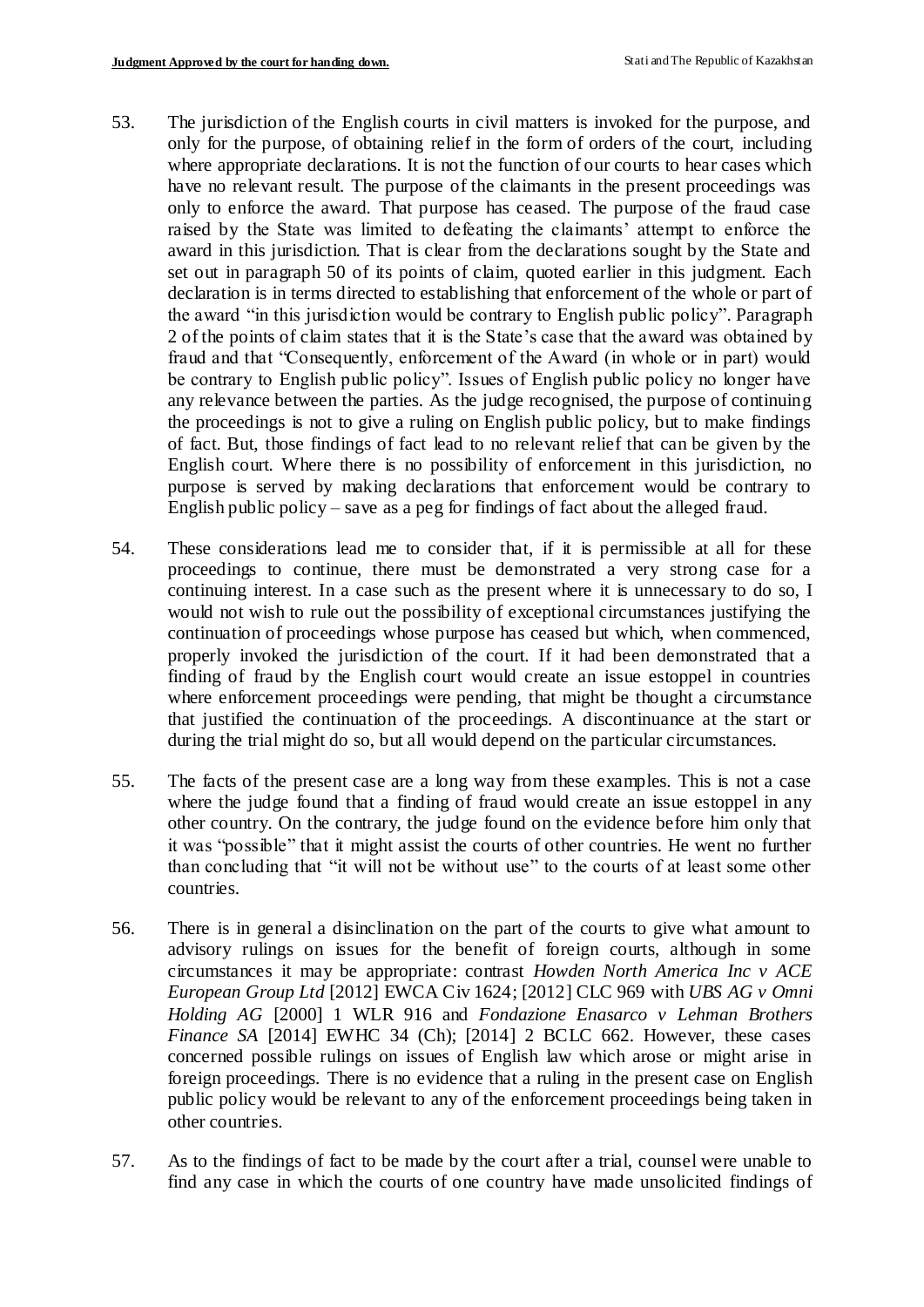fact for the supposed benefit of the courts of other countries. The possibility of doing so arose in proceedings to enforce a New York Convention award in Alberta, Canada. In *Karaha Bodas Company LLC v Perushaan Pertambangan Minyark Dan Gas Bumi Negara* 2011 ABCA, the claimant (Karaha) obtained an award of US\$260 million which it sought to enforce in a number of jurisdictions. Allegations of fraud with regard to the award were made by the respondent (Pertamina) and rejected in enforcement proceedings in the United States and Hong Kong. Having obtained full satisfaction of its award in the United States, Karaha discontinued the Alberta proceedings, leaving only the issue of the costs of those proceedings which were awarded to Pertamina. Pertamina wished to continue the proceedings so as to assert its fraud claim with a view to using the Alberta court's findings, if favourable, to persuade the US court to reverse its prior rejection of Pertamina's case. In affirming the first instance decision to permit the discontinuance of the Alberta enforcement proceedings, the Court of Appeal of Alberta said at [11]:

"Alberta is very plainly not the appropriate forum for any attempt to upset the arbitral award for fraud. It got involved originally just to chase assets here which probably never existed. Getting a judgment in an inappropriate forum in the hopes of influencing a court elsewhere is (and will always be) a novel idea, tending to destroy all conflict of laws rules on jurisdiction and recognition."

- 58. Mr Smouha QC for the State fairly pointed out that *Karaha* was a case involving what the Court of Appeal called "endless repetition of failed litigation" but, in my view, paragraph 11 of its judgment states a more general principle. As the researches of counsel bear out, the continuation of the present proceedings for the purpose of making findings of fact which might be of use to foreign courts is indeed a novel idea.
- 59. In my judgment, and with great respect to the judge, he was wrong to conclude that this provided a legitimate interest for the State in the continuation of the proceedings or a proper basis on which to allow their continuation. The judge rightly took account of the use of the limited resources of the court that his order would involve, but I am unable to see any interest in the present case that can justify an 8-day trial in the Commercial Court, particularly when account is taken of the many cases waiting to be heard in that court.
- 60. The judge was right, in my view, to say at [32]:

"It is hard to see that this Court would have been an appropriate forum in which to seek these declarations if recognition and enforcement were not sought here or in prospect. This Court was not chosen as the court of the seat. The parties and the dispute that went to arbitration, and the arbitration itself, have no material connection with this jurisdiction other than through the Statis' claim for recognition and enforcement of the Award."

61. The judge distinguished that analysis from the present position essentially on the grounds that the fraud issue had been properly raised by the State in the English court once the claimants invoked the court's jurisdiction to recognise and enforce the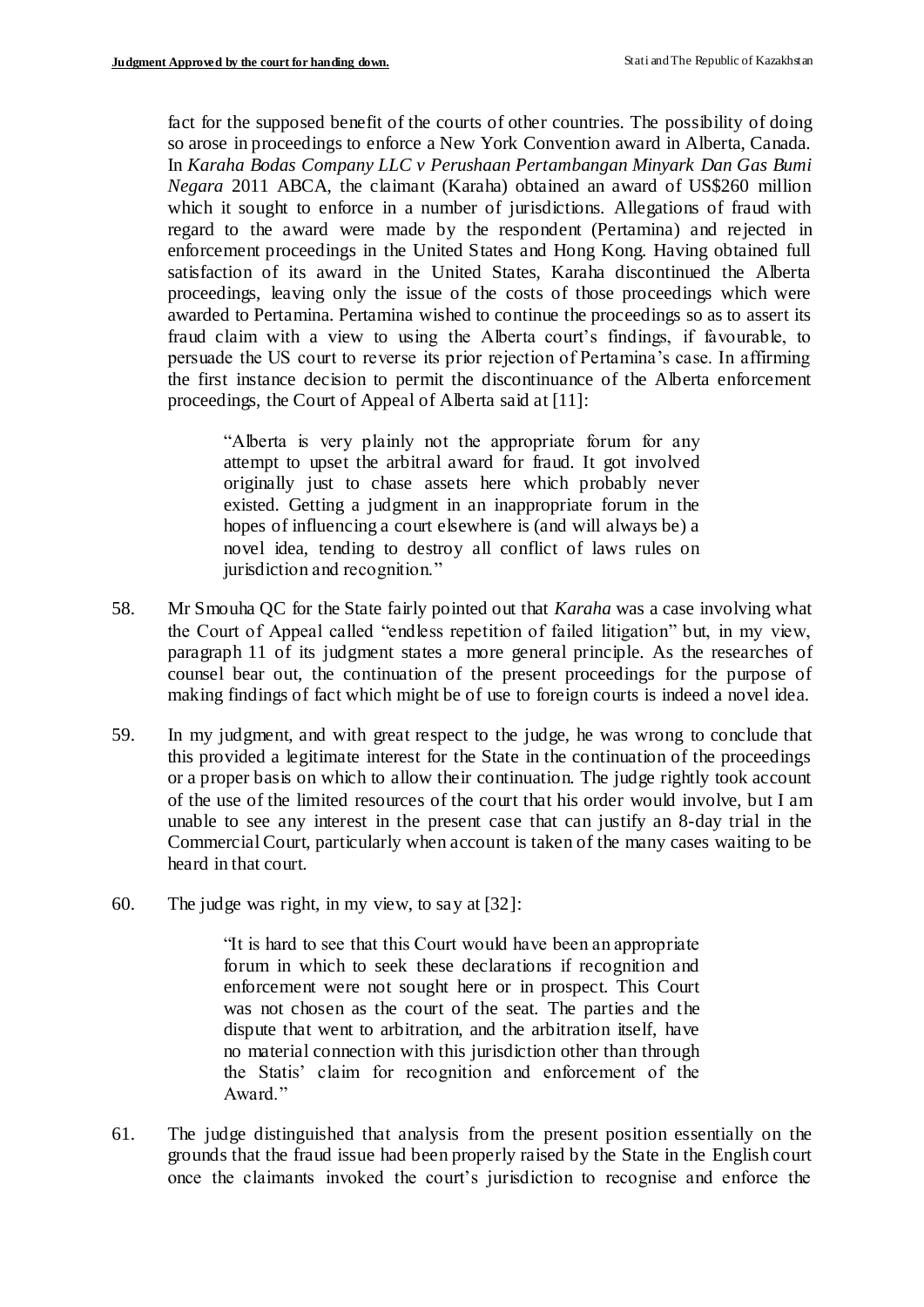award. But, once there is no longer any question of recognition or enforcement here, his analysis in [32] in my judgment holds good.

62. Equally, in my judgment, the judge was wrong to conclude for the reasons given by him in his judgment at [61] that the State had a legitimate interest in seeking to have the enforcement order set aside "on the merits". My reasons are the same as stated above. Once that order is set aside, as the claimants accept it should be, there is no continuing interest on the part of the State to justify a trial of the fraud issue in the English courts. The judge said that it remained "a question that the state would wish to be answered" but a desire on the part of the State to have the issue tried cannot provide a justification for the continuation of the proceedings in the face of the considerations discussed above.

### *Fraud on the English court?*

- 63. The State submits that the judge's order should be upheld on the additional ground that there is a strong prima facie case that, by applying for and obtaining the enforcement order, the claimants committed a fraud on the English court. The continuation of the proceedings to a trial of the fraud allegations is therefore in the public interest, irrespective of any private legitimate interest of the State. If the fraud allegations are upheld, the claimants will have invoked the jurisdiction of the English court in order to enforce what they knew to be an award obtained by fraud. Reliance is placed on the Chancellor's decision in *Re Dalnyaya Step 11c (in liquidation) (No 2)*  [2017] EWHC 3153 (Ch); [2018] Bus LR 789.
- 64. I certainly accept that the court has the power to require the continuation of proceedings in order to determine whether its processes have been knowingly abused. This is a necessary incident of the court's control of its own proceedings. The decision in *Re Dalnyaya* provides a good illustration. If an application is made without notice, the applicant is under the important duty to the court to make full and frank disclosure of all material facts and matters known to it. It is a duty which is essential to the fair and proper functioning of the court's process. A deliberate breach of the duty is a very serious matter. In *re Dalnyaya*, a liquidator appointed by the Russian court obtained, on an application made without notice, an order recognising his appointment pursuant to the Cross-Border Insolvency Regulations 2006. The managers of the entity concerned alleged that that there had been material nondisclosure to the court on the recognition application. The liquidator applied to terminate the recognition order. Rather than acceding to that application, the Chancellor went on to consider the allegation and held it to be well-founded. It was, he said, "a wholly exceptional case" for the reasons he gave at [76]-[83].
- 65. The circumstances in the present case are very different. This appeal is not put forward on the basis that there was material non-disclosure on the application without notice for the enforcement order. The claimants had the benefit of an award which was valid under its curial law and which they were entitled to seek to enforce in other countries, including England. The State's allegations of fraud were insufficient to invalidate the award. The most that those allegations provided were a defence to enforcement as a matter of English public policy. They are therefore incapable of establishing that the original application was a "fraud on the English court". As Leggatt LJ observed during the hearing, under some arbitral regimes, such as the ICSID Convention, fraud is not a ground for setting aside an award and the fact that it